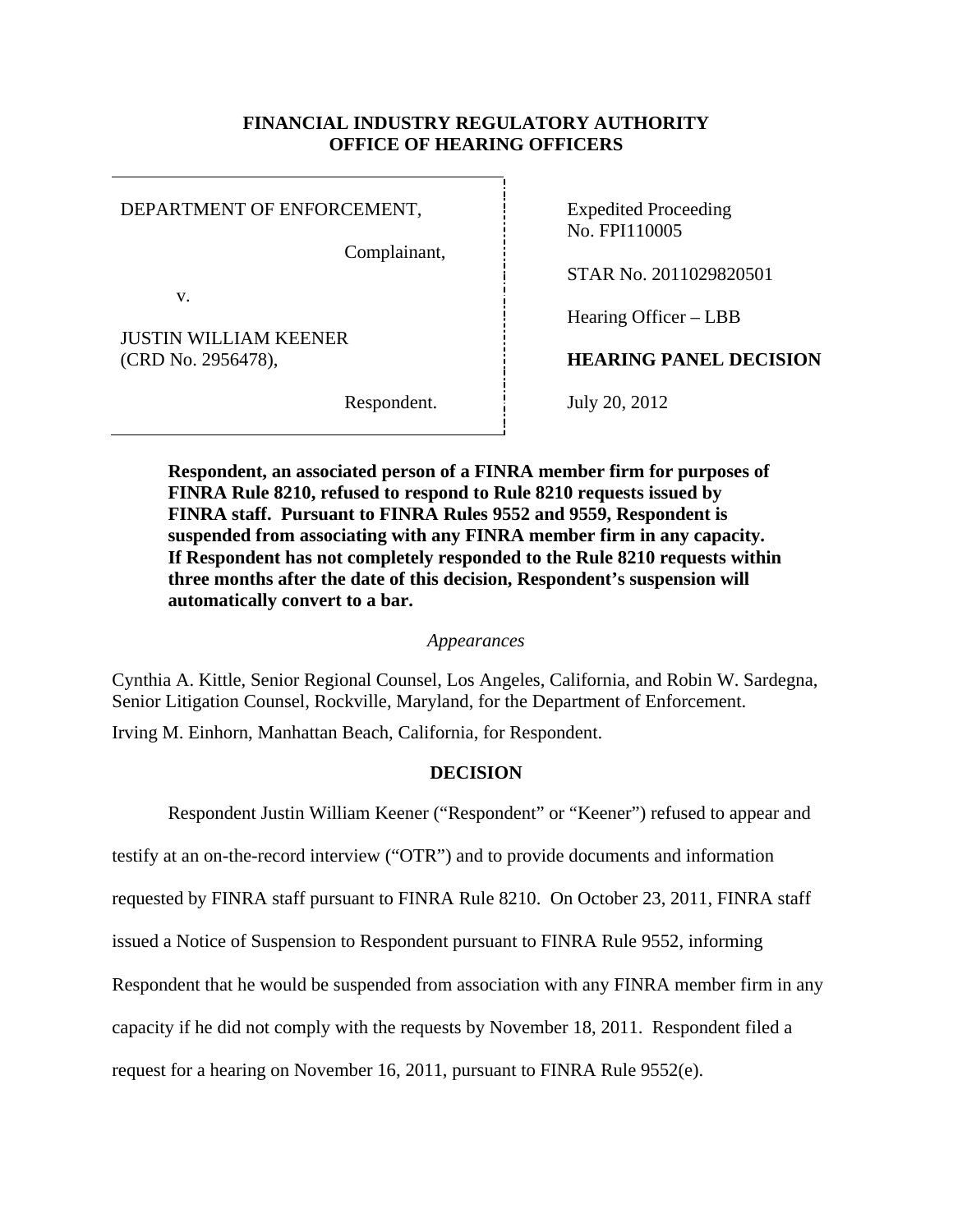A hearing was conducted in Los Angeles, California, on May 9 and 10, 2012, before a hearing panel composed of two current members of the District 2 Committee and a Hearing Officer.<sup>1</sup> The parties filed post-hearing briefs on May 25, 2012. The principal contested issue at the hearing was whether Respondent had been an associated person of FINRA member firm Gordon & Company ("Gordon") at the time of the Rule 8210 requests in 2011, and was therefore subject to FINRA's jurisdiction for purposes of the Rule 8210 requests that are the subject of this proceeding. For the reasons stated below, the Hearing Panel finds that Respondent was subject to FINRA's jurisdiction for purposes of the Rule 8210 requests that are the subject to this proceeding, and is required to respond by FINRA's Rules and By-Laws.

#### **FACTS**

### **I. Respondent and Jurisdiction in this Proceeding**

l

Respondent describes his profession as the financing of small-cap, publicly traded companies. Tr. 399. A substantial part of Keener's business has been investment in "PIPES."<sup>2</sup> Tr. 236. Respondent has never been registered with, or employed by, any FINRA member firm. CX-4, CX-12; Tr. 391-392.

Because the Hearing Panel finds that Respondent was an associated person of a FINRA member firm in 2011 with respect to the Rule 8210 requests, as discussed below, Respondent remains subject to FINRA's jurisdiction for purposes of this expedited proceeding pursuant to Article V, Section 4 of FINRA's By-Laws, which provides for continuing jurisdiction over an associated person for two years after the termination of the person's association with a member

<sup>&</sup>lt;sup>1</sup> The hearing had been postponed, for good cause, at the request of the Department of Enforcement, with the consent of Respondent.

<sup>&</sup>lt;sup>2</sup> "PIPE' stands for 'private investment in public equity.' In a PIPE offering, investors commit to purchase a certain number of restricted shares from a company at a specified price. The company agrees, in turn, to file a resale registration statement so that the investors can resell the shares to the public." http://www.sec.gov/answers/ pipeofferings.htm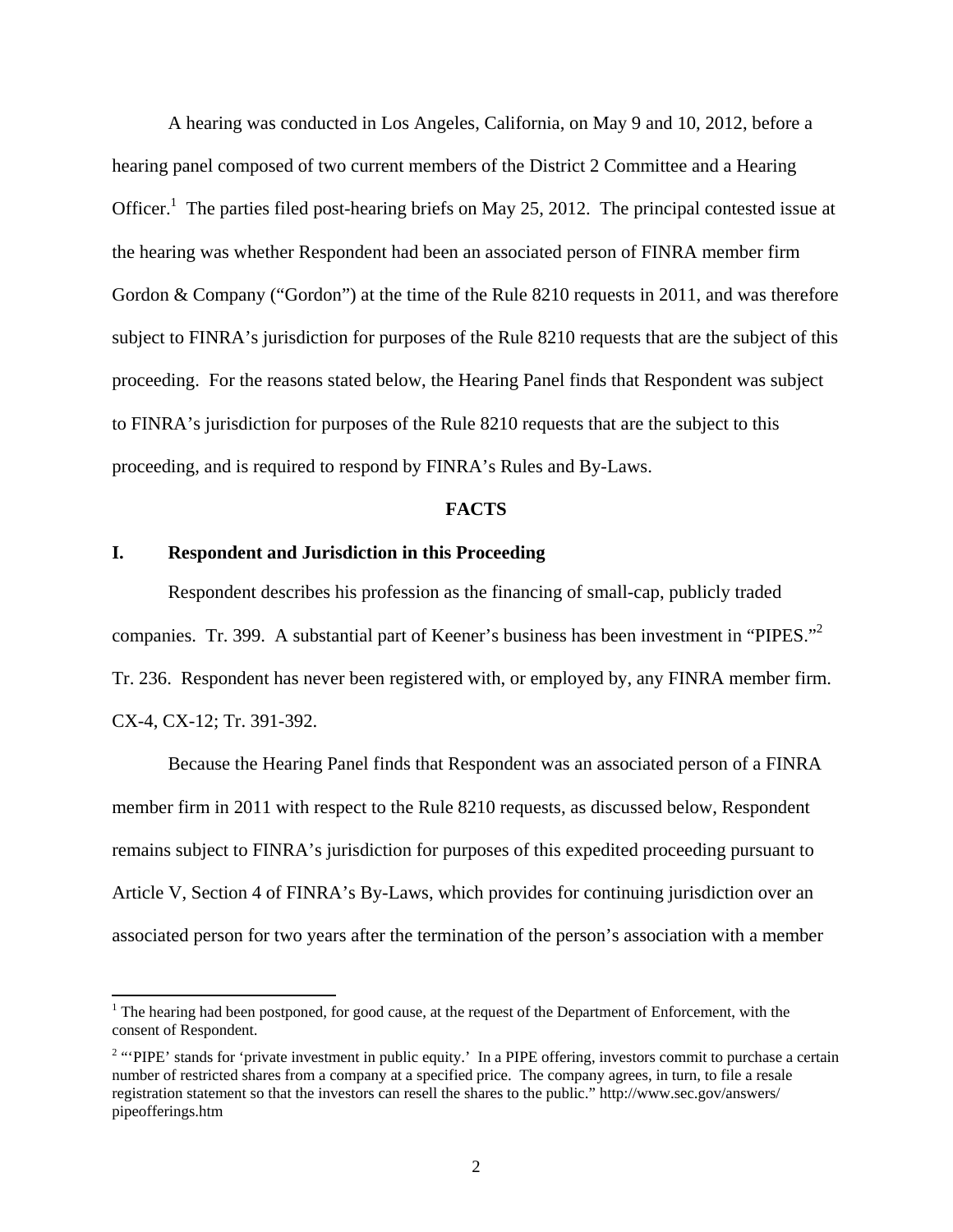firm, and is a proceeding based upon that person's failure to provide information requested by FINRA while subject to FINRA's jurisdiction.

#### **II. Respondent's Association with Gordon**

l

In early 2011, Gordon was a small, unprofitable member firm with a niche business, primarily writing and repurchasing put and call options. Tr. 38-40, 122. Gordon was organized as a limited partnership. CX-14; Tr. 38.

By agreement dated April 27, 2011, Respondent and the Cobblestone Trust ("Cobblestone") became Class B limited partners of Gordon, each paying \$150,000 for 12.5% ownership of the firm. CX-14 ("Amended and Restated Certificate of Limited Partnership of Gordon & Co."); Tr. 43, 75, 180, 254.<sup>3</sup> Keener wired his \$150,000 capital contribution to Gordon on April 29, 2011. Tr. 64, 254, 317; CX-17, CX-14 at 22.<sup>4</sup>

In about May or June 2011, FINRA staff became aware that the firm had started to engage in the sale of microcap securities. Tr. 38. On September 9, 2011, FINRA staff conducted an unannounced visit to Gordon's offices. Tr. 56, 127. Gordon's president informed the staff that Keener and Cobblestone were going to buy the firm, and that the firm would be filing a Continuing Membership Application, pursuant to NASD Rule  $1017$ <sup>5</sup>. Tr. 131. The staff also saw account statements showing Keener's account selling millions of shares of sub-penny stock. CX-21; Tr. 135-136, 178-179; CX-42.

On September 27, FINRA staff sent a letter to Gordon, informing the firm that upon review of the limited partnership agreement and other documents and information, the staff had

 $3$  The trustee of Cobblestone was Pauline Fife. Her husband, John Fife, had been barred by the SEC from being an investment advisor for 18 months, and therefore was statutorily disqualified. Tr. 43-44.

<sup>&</sup>lt;sup>4</sup> Pursuant to side agreements with Gordon, Keener and John Fife agreed to pay a minimum of \$30,000 monthly to Gordon in commissions for five months, starting in April 2011. CX-15, CX-16; Tr. 255, 352. Each also agreed to keep accounts at Fidelity, with \$1,150,000, to cover positions created by their respective securities trading, and to be used to pay commissions to Gordon. CX-15, CX-16; Tr. 351-352.

<sup>5</sup> *See* NASD Rule 1017, "Application for Approval of Change in Ownership, Control, or Business Operations."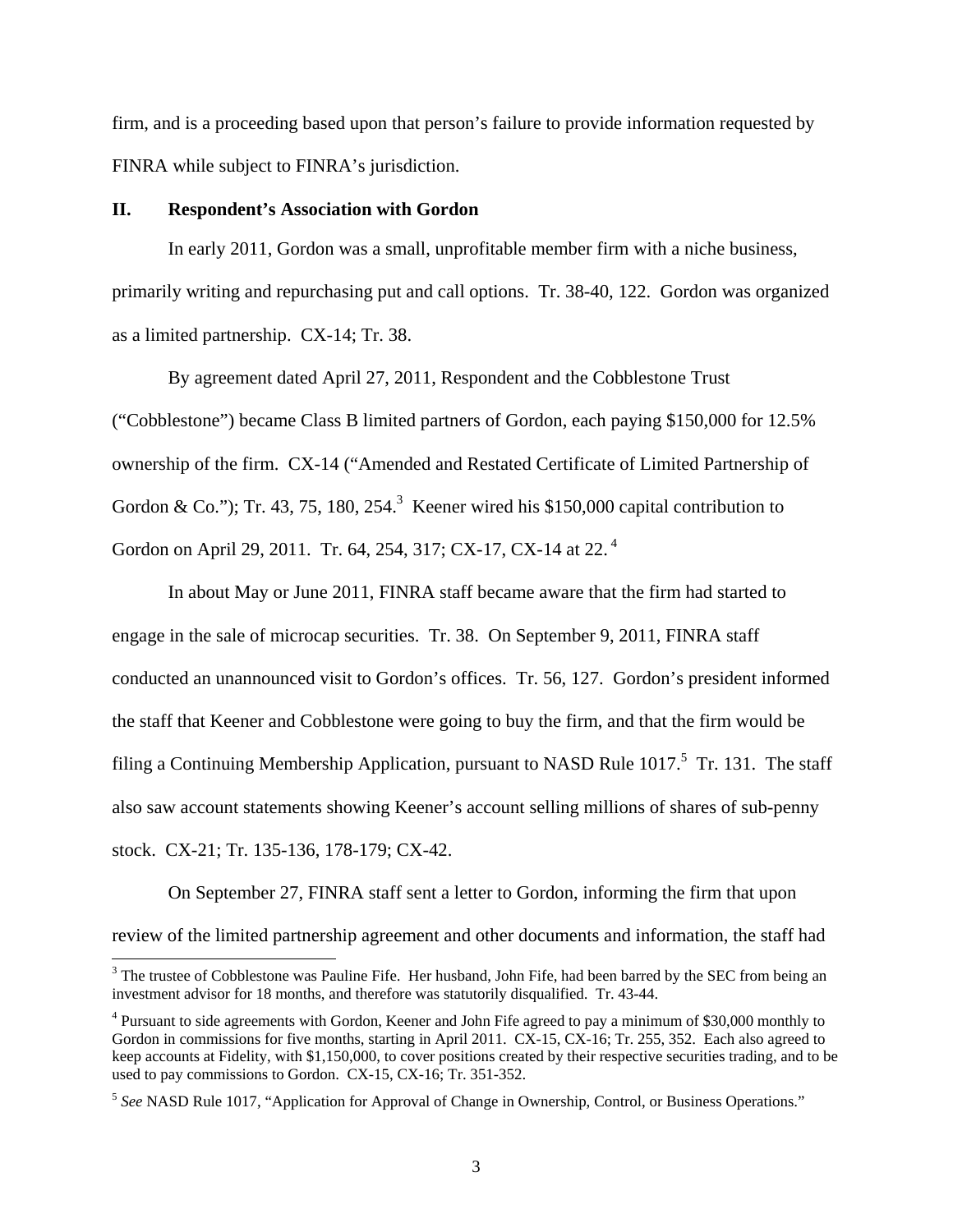determined that Gordon must file Continuing Membership Application reflecting the ownership and control interests of Keener and Cobblestone; register Keener and John Fife as principals; and file an application for Fife to be associated with the firm despite being statutorily disqualified. CX-19.

Gordon filed a Form U4 for Keener dated September 26, 2011. CX-12; Tr. 331. Keener did not know it was filed. Tr. 383-384. Gordon also filed a Form BD amendment dated September 27, 2011, reflecting Keener's ownership interest in Gordon. The amended Form BD listed Keener and Cobblestone as direct owners, reporting that each was a limited partner with an ownership interest of at least 10% but less than 25%. CX-11 at 9. The firm reported on Schedule A to the Form BD that Keener was a limited partner. CX-11.

On October 19, 2011, Gordon's president informed FINRA staff that Gordon would no longer be trading for Keener and Fife. Tr. 76. Gordon closed Keener's account in October 2011, without Keener's consent. Tr. 333, 419. In December 2011, Gordon redeemed the partnership interests in Gordon of Keener and Cobblestone, paying them \$60,000 each. CX-29; Tr. 88, 334- 335. Gordon filed a Form BDW on January 3, 2012. CX-31.

#### **III. The Investigation of Firm W Leading to the Rule 8210 Requests to Keener**

In 2011, FINRA's Los Angeles office was engaged in an investigation of Firm W, a FINRA member firm, looking at the firm's activities with respect to receipt and liquidation of securities certificates. The investigation has not been completed. Tr. 157, 159, 196. The sole focus of the investigation of Firm W is Keener's trading, which was the bulk of Firm W's activity during the time period relevant to the investigation. Tr. 164. The investigators are looking at the circumstances of the delivery and liquidation of a significant quantity of stock certificates for Keener's account, with the proceeds wired to Keener almost immediately upon liquidation. FINRA's investigators are concerned that the trading might have been unregistered

4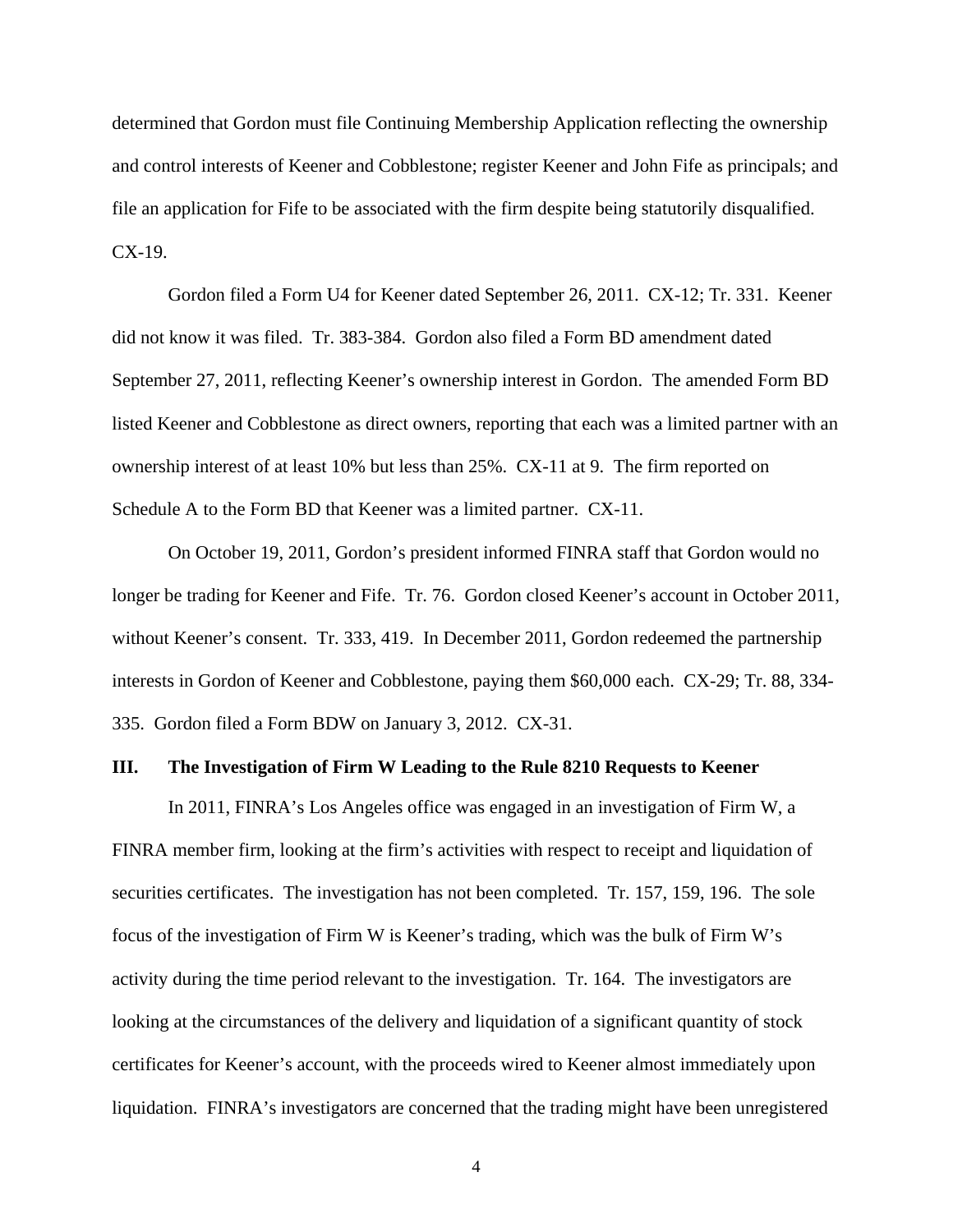distributions of securities in violation of Section 5 of the Securities Act of 1933. Tr. 158, 179- 180.6

On September 22, 2011, FINRA staff served a request on Keener, pursuant to FINRA Rule 8210, to appear and testify at an OTR at FINRA's Los Angeles office on October 20 and 21. CX-1; Tr. 180, 389; Stipulation No. 3.<sup>7</sup> Keener's counsel responded on Keener's behalf by letter of September 26, 2011, asking to discuss the request with FINRA staff. CX-2; Tr. 181, 390.

FINRA staff served a request for documents and information on Keener's counsel on September 28, 2011, pursuant to FINRA Rule 8210. CX-3; Stipulation No. 4. The request directed Keener to produce certain financial documents and information by October 12, 2011, including identification of bank accounts; copies of checks; wire transfers; financial information for JMJ Financial, the entity through which Keener conducted his securities investing; $8$  tax returns for Keener and JMJ; all agreements to acquire debt or equity interest in any entity not listed on a national exchange; and all documents relating to twelve entities and Fife. The request covered a period from January 1, 2008, to the date of the request. CX-3; Tr. 390. The purpose of the request was to gather documents and information relevant to the staff's investigation of whether Keener was a statutory underwriter in his securities transactions at Gordon and Firm W. Tr. 181-182. Keener's counsel responded by letter of September 30, 2011, stating that Keener

l

 $6$  If the distribution was unlawful, Firm W, and its registered representatives, might also have violated Section 5 and FINRA's Rules. Anyone who is a "necessary participant" or a "substantial factor" in an unlawful distribution, including a registered representative, violates Section 5. *See SEC v. Calvo*, 378 F.3d at 1215; *SEC v. Murphy*, 626 F.2d 633, 649-52 (9th Cir. 1980); *SEC v. Universal Express, Inc.*, 475 F. Supp. 2d 412, 422 (S.D.N.Y. 2007), *aff'd sub nom. SEC v. Altomare*, 300 Fed. Appx. 70 (2d Cir. 2008) (per curiam) (unpublished), *cert. denied*, 129 S. Ct. 2745 (2009); *Owen V. Kane*, Exchange Act Rel. No. 34-23827, 1986 SEC LEXIS 326, at \*11 (Nov. 20, 1986).

 $7$  The parties filed a set of stipulations on May 8, 2012.

<sup>&</sup>lt;sup>8</sup> Keener's account at Firm W was opened in March 2009, on behalf of an entity called JMJ Financial. Stipulation No. 1. Keener was JMJ Financial's sole proprietor. Stipulation No. 2. The new account forms show the owner of the account as "Justin Keener d/b/a JMJ Financial." CX-20.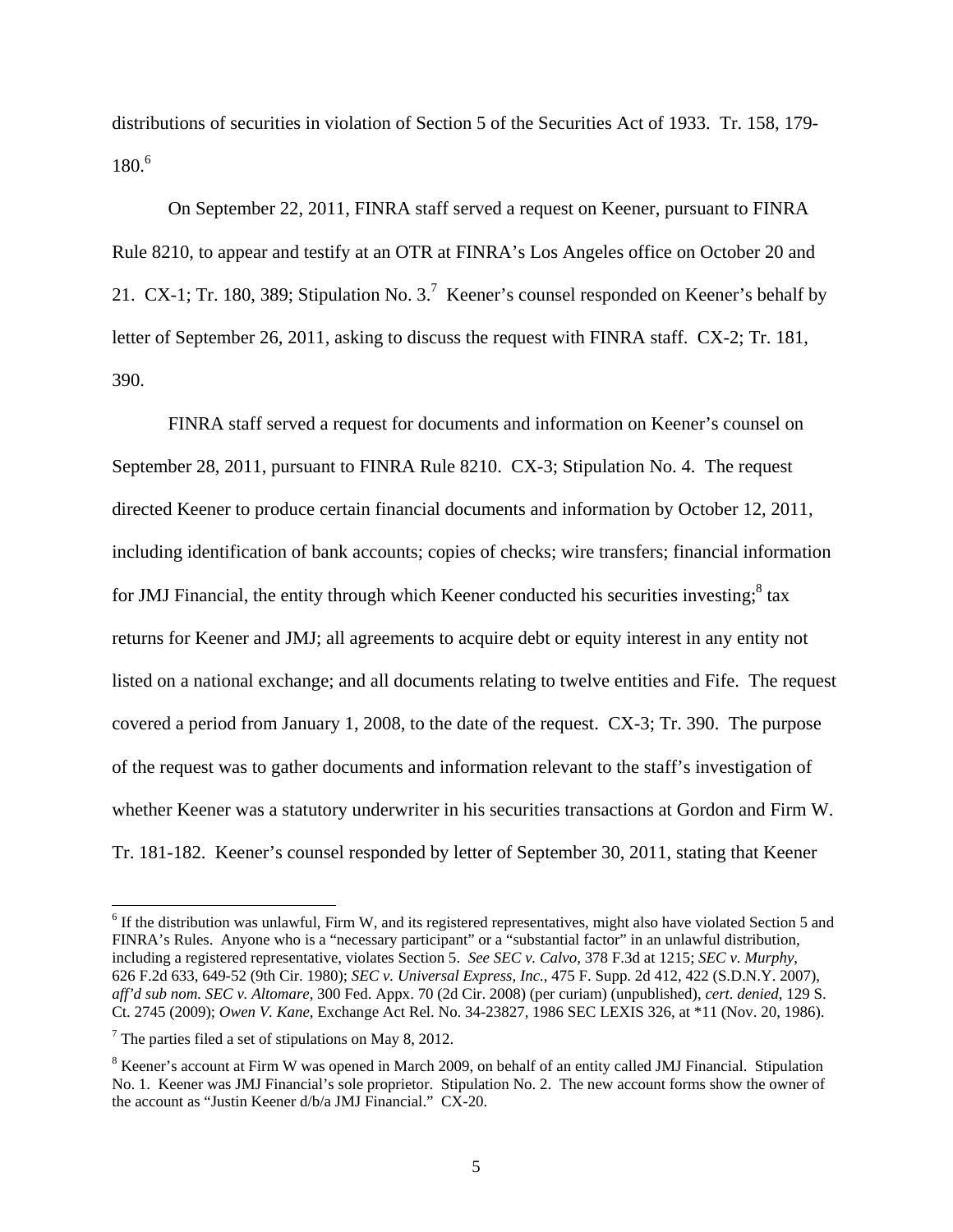had never agreed to be subject to FINRA's jurisdiction, was not subject to FINRA's jurisdiction, and would not respond to either Rule 8210 request. CX-4; Tr. 182; Stipulation No. 5.

FINRA staff sent a letter to Keener's counsel on October 4, 2011, asking counsel to confirm that Keener would appear for the OTR scheduled for October 20 and 21, and attaching the original September 22, 2011, request to appear and testify at an OTR. CX-5; Tr. 183; Stipulation No. 6. FINRA staff sent another letter to counsel on October 11, 2011, stating that the staff's Rule 8210 requests remained in force. CX-6; Tr. 183; Stipulation No. 7. Counsel responded on October 11, 2011, saying Keener would not respond to either Rule 8210 request. He reiterated his position that Keener had not agreed to be subject to FINRA's jurisdiction, and asserted that FINRA had no power to compel Keener to appear or produce documents. The letter stated that Keener would not respond to either Rule 8210 request until a court of competent jurisdiction finds that he is subject to FINRA's jurisdiction. CX-7; Stipulation No. 7.

On October 25, 2011, FINRA staff issued a Notice of Suspension to Respondent pursuant to FINRA Rule 9552, informing him that he would be suspended from association with any FINRA member firm in any capacity if he did not comply with the requests by November 18, 2011. CX-9; Stipulation No. 8.

Respondent has stipulated that he that will not submit to FINRA jurisdiction, will not appear at an OTR, and will not respond to Rule 8210 requests. Tr. 393-395. Respondent has not produced any documents, and has not appeared to testify at an OTR. Tr. 395. Prior to the hearing, Keener did not offer to produce any documents at any time. Tr. 184. He did not appear for testimony. Tr. 395. He does not intend to respond to the Rule 8210 requests regardless of the Hearing Panel's decision. Tr. 397.

6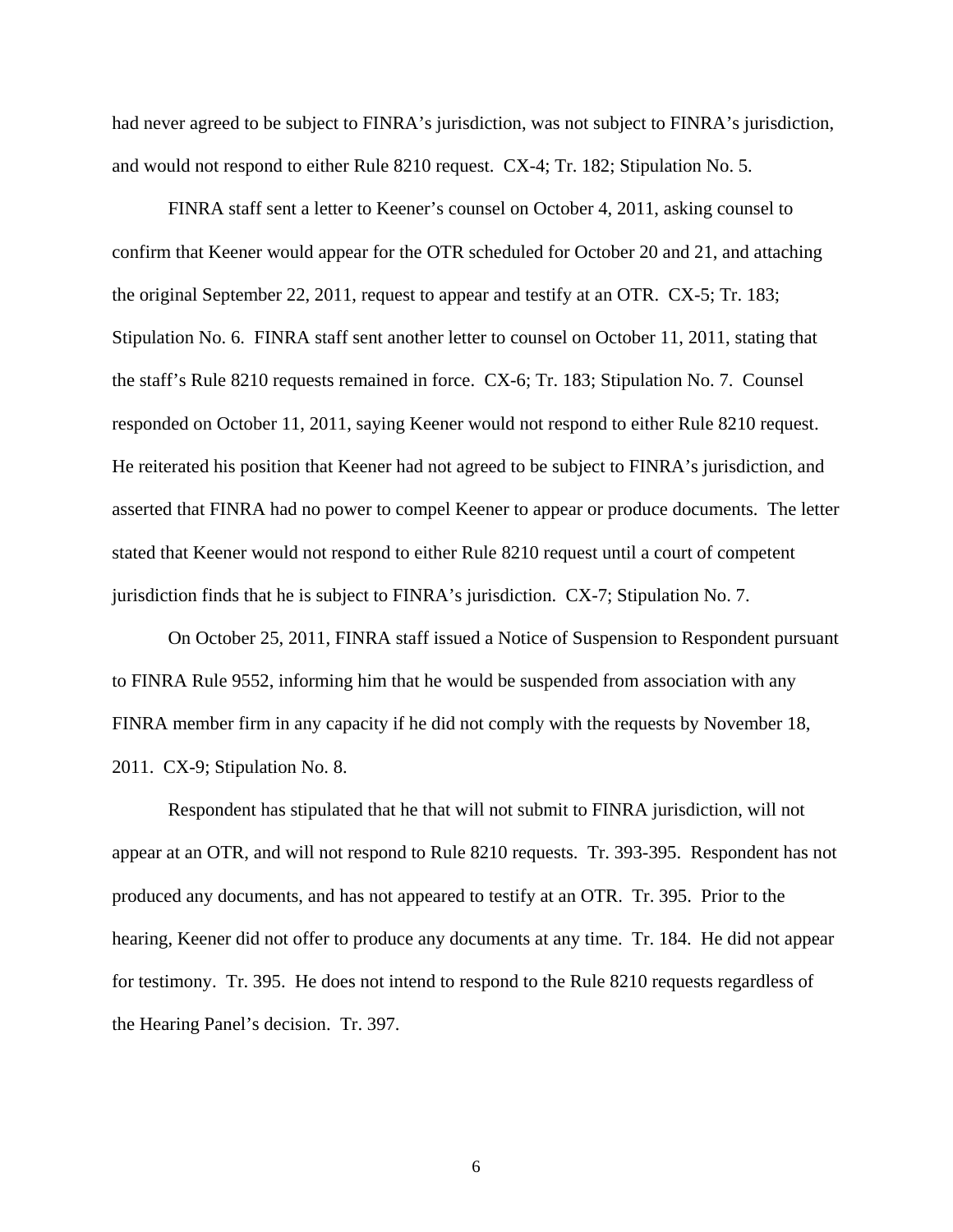**IV. Respondent Became an Associated Person of Gordon, Subject to FINRA's Jurisdiction for Purposes of Rule 8210, as a Result of his Transactions with Gordon and His Listing on Schedule A of Gordon's Form BD** 

Under Article I, Section (rr) of FINRA's By-Laws, a "person associated with a member" or "associated person of a member" includes "a natural person engaged in the … securities business who is directly or indirectly controlling or controlled by a member, whether or not any such person is registered or exempt from registration with the Corporation under these By-Laws or the Rules of the Corporation; and … for purposes of Rule 8210, any other person listed in Schedule A of Form BD of a member.…" In 1999, FINRA changed the definition of "person associated with a member" in the By-Laws to its current language by expressly providing for jurisdiction for purposes of Rule 8210, explaining that the revised definition "gives the staff the authority to require information and testimony under Rule 8210 from any person – including a natural person or corporate or other entity – who holds a five percent or greater interest in a member firm…."<sup>9</sup>

Enforcement argues that there are three bases for finding that Respondent was subject to FINRA's jurisdiction with respect to the Rule 8210 requests that are the subject of this proceeding. First, Enforcement argues that Respondent was subject to Rule 8210 when Gordon amended its Form BD, listing Respondent as an owner on Schedule A. Second, Enforcement argues that Respondent was subject to FINRA' jurisdiction prior to Gordon's amendment of Schedule A of its Form BD because Gordon should have listed Respondent on Schedule A promptly. Third, Enforcement argues that Respondent was an associated person for all purposes because he was engaged in Gordon's securities business, and controlled Gordon as a result of his

l

<sup>&</sup>lt;sup>9</sup> NTM 99-95.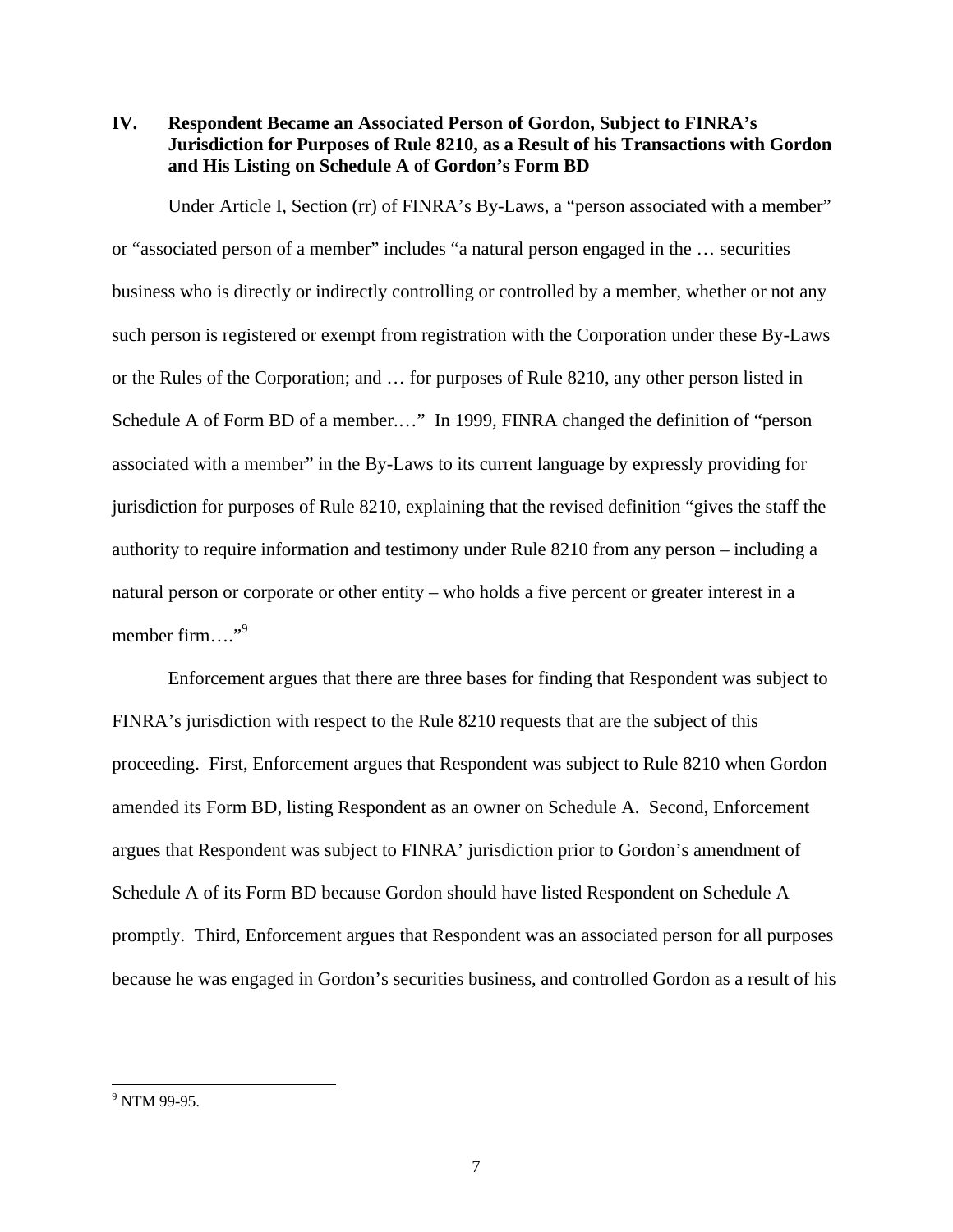rights under the limited partnership agreement and the importance to Gordon of the revenue generated by his trading activity.

Under the express language of FINRA's By-Laws, Keener was subject to FINRA's jurisdiction for purposes of Rule 8210 starting on September 27, 2011, when Gordon listed him on Schedule A to Gordon's Form BD. Although the original request for testimony was served before Respondent was listed on Schedule A, the letter of October 4 confirmed that Respondent was required to appear at the OTR, effectively renewing the request for testimony. The request for documents and information was served after the filing of the amended Form BD, and thus at a time when Respondent was clearly subject to FINRA's jurisdiction for purposes of Rule 8210. All the requests were affirmed in the staff's letter of October 11, 2011, causing the request to appear and testify at an OTR also to be effective when Respondent was listed on Schedule A.

The request to appear and testify would be valid even if the staff had not renewed its requests in the October 4 letter. Gordon's Schedule A should have been amended promptly after Respondent became a limited partner, and contributed his capital, in April 2011. The instructions for Form BD provide, "By law, the applicant must promptly update Form BD information by submitting amendments whenever the information on file becomes inaccurate or incomplete for any reason." The instructions require an applicant to list all partners that have contributed more than five percent of the firm's capital on Schedule A. CX-13. Gordon should have filed the amendment promptly, as of April 29, 2011, when Keener and Cobblestone each contributed 12.5% of the firm's capital. Tr. 75. Although Gordon failed to file Schedule A promptly, Keener was a "Schedule A person" when he acquired his interest in Gordon. The purpose of the By-Law is not a mechanical reference to a list, dependent upon the good faith and

8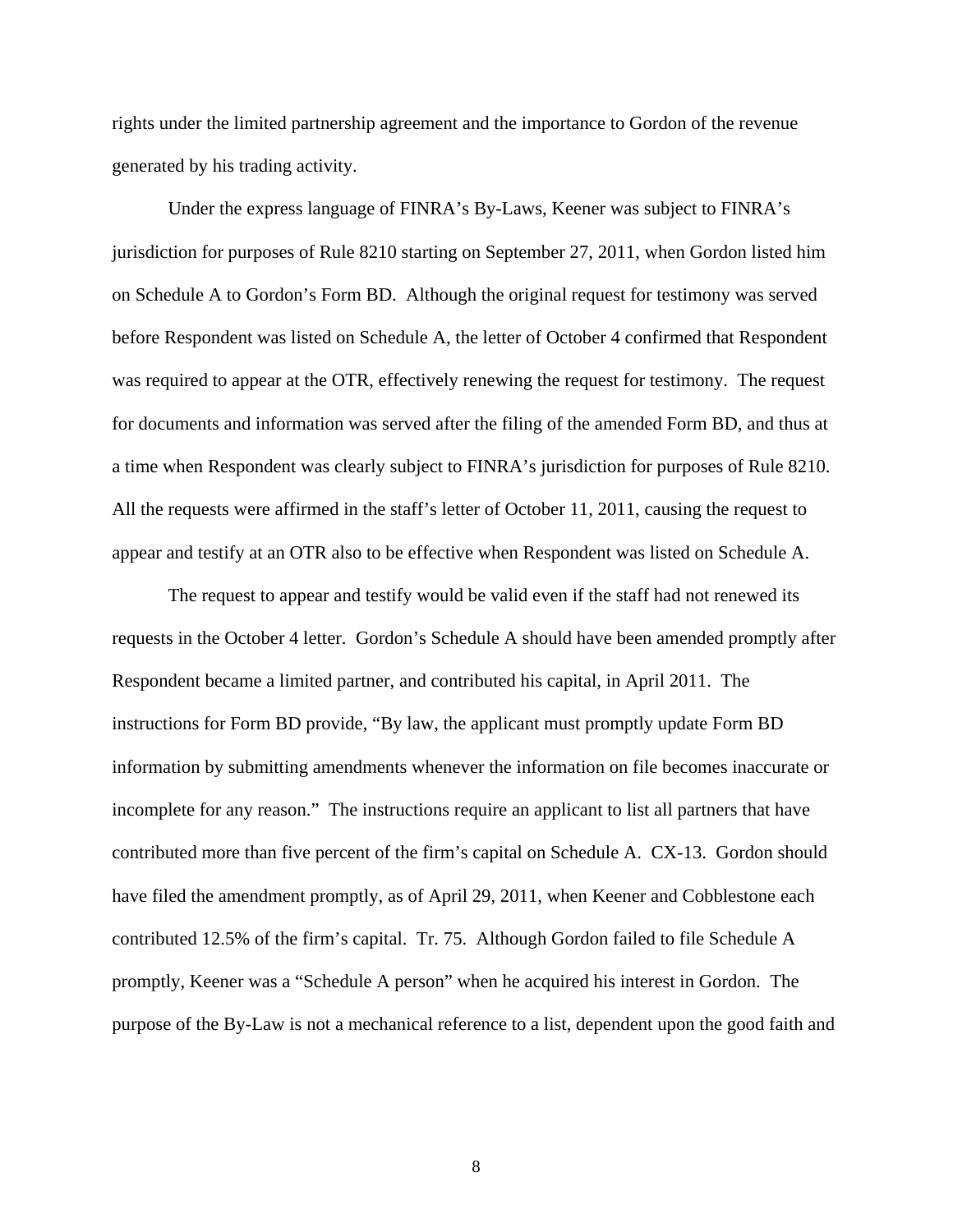diligence of the firm, but to require a specific class of participants in the securities industry to provide documents and information that FINRA requires in the conduct of its investigations.<sup>10</sup>

Because Respondent is clearly subject to FINRA's jurisdiction for purposes of Rule 8210 as an owner of more than five percent of Gordon and was listed on Schedule A of Gordon's Form BD, the Hearing Panel does not decide if Respondent was also subject to FINRA's jurisdiction due to the terms of the limited partnership agreement and the importance of his revenue to Gordon.

# **V. Respondent Failed to Appear for Testimony, and to Provide Documents and Information, Requested Pursuant to FINRA Rule 8210**

FINRA Rule  $8210(a)(2)$  provides that, for purposes of an investigation, FINRA staff has the right to inspect and copy the books and records of a person associated with a member with respect to any matter involved in the investigation, and to require an associated person to appear and testify. There is no dispute, and the evidence clearly establishes, that Respondent has failed and refused to testify, and to provide documents and information requested by FINRA staff pursuant to FINRA Rule 8210.

Respondent argues that the staff's request is unreasonably broad. The scope of a request is not a basis to challenge a Rule 8210 request. As the Securities and Exchange Commission held in affirming FINRA's finding that a registered person and member firm had violated NASD Rules 8210 and 2110 by failing to provide documents and information, "We have held

l

<sup>&</sup>lt;sup>10</sup> See Self-Regulatory Organizations: Notice of Filing of Proposed Rule Change by the National Association of Securities Dealers, Inc. Relating to the Definition of 'Person Associated with a Member," 64 Fed. Reg. 49261 (1999) (Under the proposed amendment to the NASD By-Laws, "[A]n owner who falls within the associated person definition but fails to comply with a Rule 8210 request may be disciplined by the NASD."); NTM 99-95 ("The amendment to the definition gives the staff the authority to require information and testimony under Rule 8210 from any … regardless of whether they 'control' the member firm or are actively engaged in its securities or investment banking business.")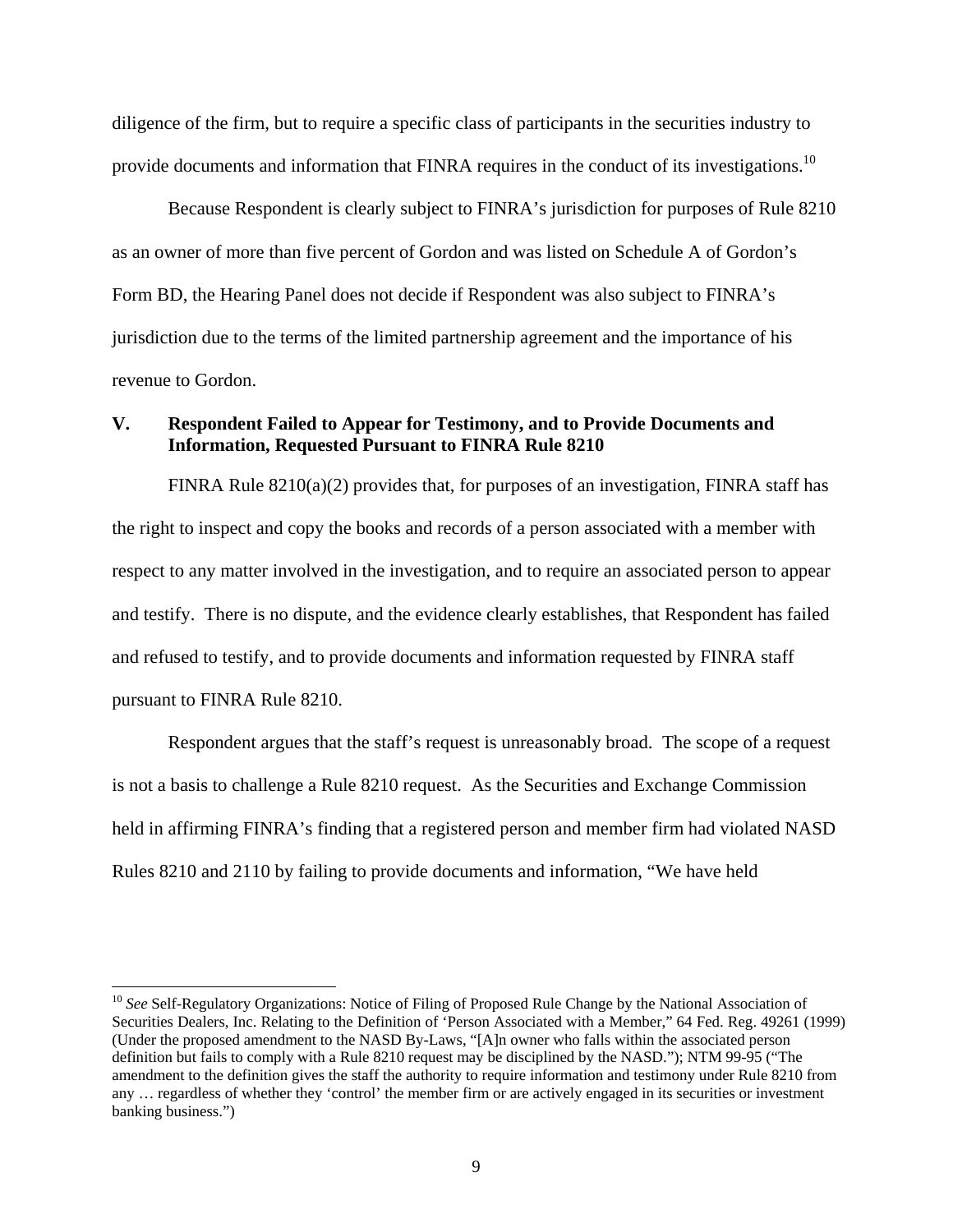repeatedly that members and their associated persons may not 'second guess' NASD's requests for information or 'set conditions on their compliance.'"<sup>11</sup>

### **VI. Decision and Order**

l

At the time he was served with requests for testimony, documents, and information pursuant to FINRA Rule 8210, Respondent was subject to FINRA's jurisdiction for purposes of Rule 8210. He has failed and refused to respond to the requests. Respondent has not presented any valid defense to the Notice of Suspension, and the appeal is rejected.

Pursuant to FINRA Rule 9559(n), the Hearing Panel may approve, modify or withdraw any and all sanctions, requirements, restrictions or limitations imposed by the notice and, pursuant to Rule 8310(a), may also impose any other fitting sanction. The Hearing Panel finds that the Notice of Suspension was properly served, and hereby lifts the stay of the Notice. Respondent is suspended from association with any member firm in any capacity. Respondent is ordered to provide the documents and information requested by the Rule 8210 requests within three months of the date of this decision, and to make himself available for an on-the-record interview for two days at FINRA's Los Angeles office within three months of the date of this  $decision.<sup>12</sup>$ 

Enforcement requests the imposition of a bar. The Hearing Panel finds that Respondent should be barred only after being given the opportunity to comply with the requests and the terms of this order. If Respondent fails to comply with the Rule 8210 requests that are the

<sup>&</sup>lt;sup>11</sup> *CMG Institutional Trading, LLC*, Exchange Act Rel. No. 59325, 2009 SEC LEXIS 215, at \*26 (Jan. 30, 2009); *see also Dep't of Enforcement v. Houston,* No. 2006005318801, 2010 FINRA Discip. LEXIS 38 (N.A.C. Dec. 22, 2010), *aff'd,* Exchange Act Rel. No. 66014, 2011 SEC LEXIS 4491 (Dec. 20, 2011).

 $12$  In his post-hearing memorandum, Respondent states, through counsel, that if the Hearing Panel finds that he is subject to FINRA's jurisdiction, the Hearing Panel should order Respondent to produce information documenting his payment for the securities that were in his account at Firm W. The Hearing Panel declines to second-guess staff's determination of the appropriate scope of the Rule 8210 requests.